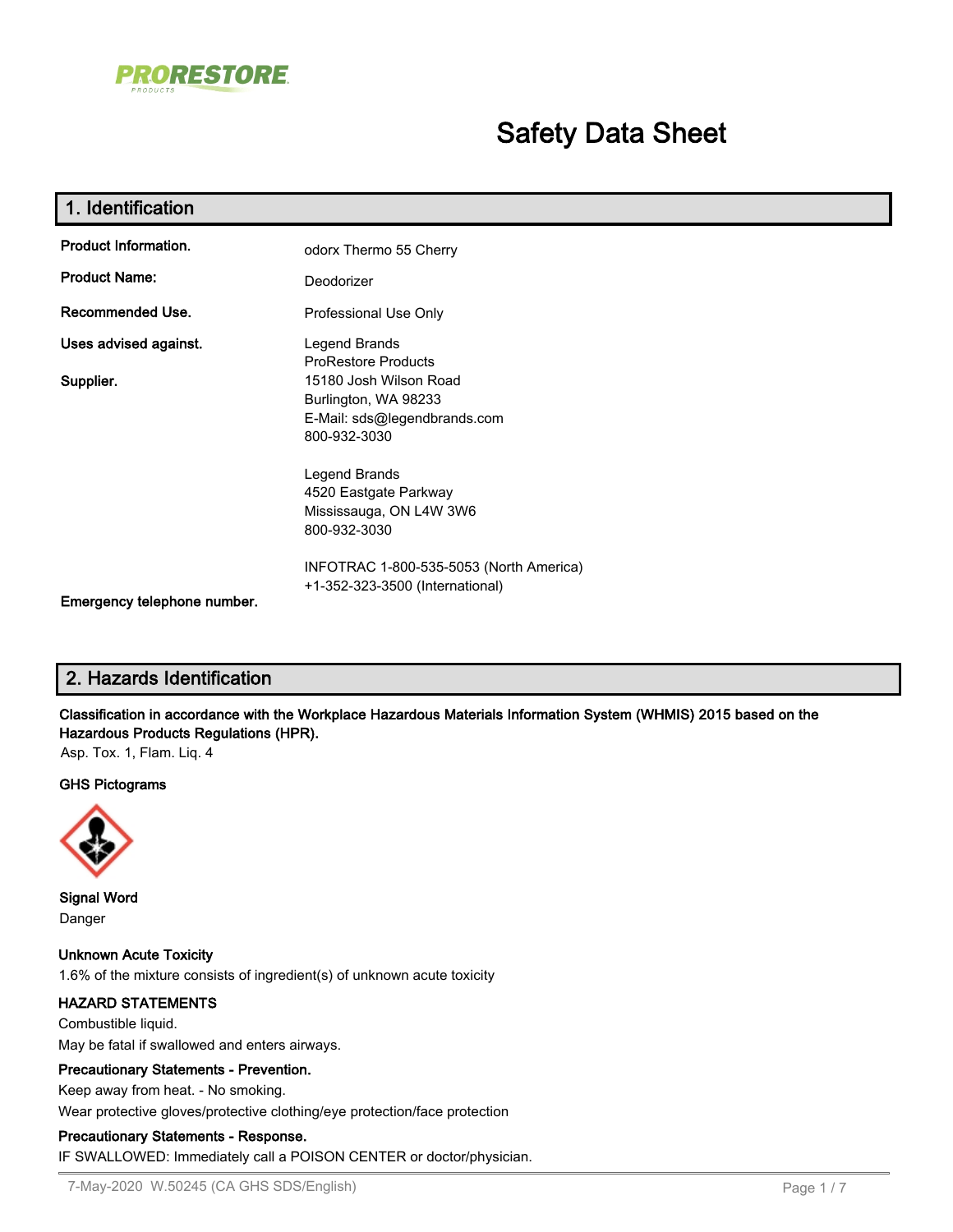#### Do NOT induce vomiting.

In case of fire: Use carbon dioxide to extinguish.

#### **Precautionary Statements - Storage.**

Store in a well-ventilated place. Keep cool. Store locked up.

#### **Precautionary Statements - Disposal.**

Dispose of contents/ container to an approved waste disposal plant.

# **3. Composition/Information on Ingredients**

| <b>Chemical Name</b>                       | CAS-No.    | Wt. %   | <b>HMIRA</b> |
|--------------------------------------------|------------|---------|--------------|
| Distillates, petroleum, hydrotreated light | 64742-47-8 | 80-100  |              |
| <b>BENZALDEHYDE</b>                        | 100-52-7   | $1-5$   |              |
| AMYL ACETATE                               | 628-63-7   | $1 - 5$ |              |

# **4. First-aid Measures**

#### **Description of first-aid measures.**

#### **General advice.**

Call a physician if irritation develops or persists. Show this safety data sheet to the doctor in attendance. When symptoms persist or in all cases of doubt seek medical advice.

#### **Inhalation.**

Move to fresh air. If symptoms persist, call a physician. If not breathing, give artificial respiration.

#### **Skin contact.**

If skin irritation persists, call a physician. Wash off immediately with soap and plenty of water. Remove all contaminated clothes and shoes.

#### **Eye contact.**

Rinse thoroughly with plenty of water for at least 15 minutes and consult a physician. Call a physician if irritation develops or persists. Remove contact lenses, if present.

#### **Ingestion.**

Do NOT induce vomiting. Never give anything by mouth to an unconscious person. Call a physician immediately. Gently wipe or rinse the inside of the mouth with water.

#### **Symptoms.**

See Section 2.2, Label Elements and/or Section 11, Toxicological effects.

#### **Notes to physician.**

Treat symptomatically.

# **5. Fire-fighting Measures**

### **Extinguishing media.**

#### **Suitable extinguishing media.**

Water spray. Foam. Dry powder. Dry chemical. Alcohol-resistant foam. Use extinguishing measures that are appropriate to local circumstances and the surrounding environment.  $\rm \, Carbon$  dioxide  $\rm (CO_2).$ 

#### **Extinguishing media which shall not be used for safety reasons.**

High volume water jet.

#### **Special hazards arising from the substance or mixture.**

Flash back possible over considerable distance. Hazardous decomposition products formed under fire conditions.

#### **Advice for firefighters.**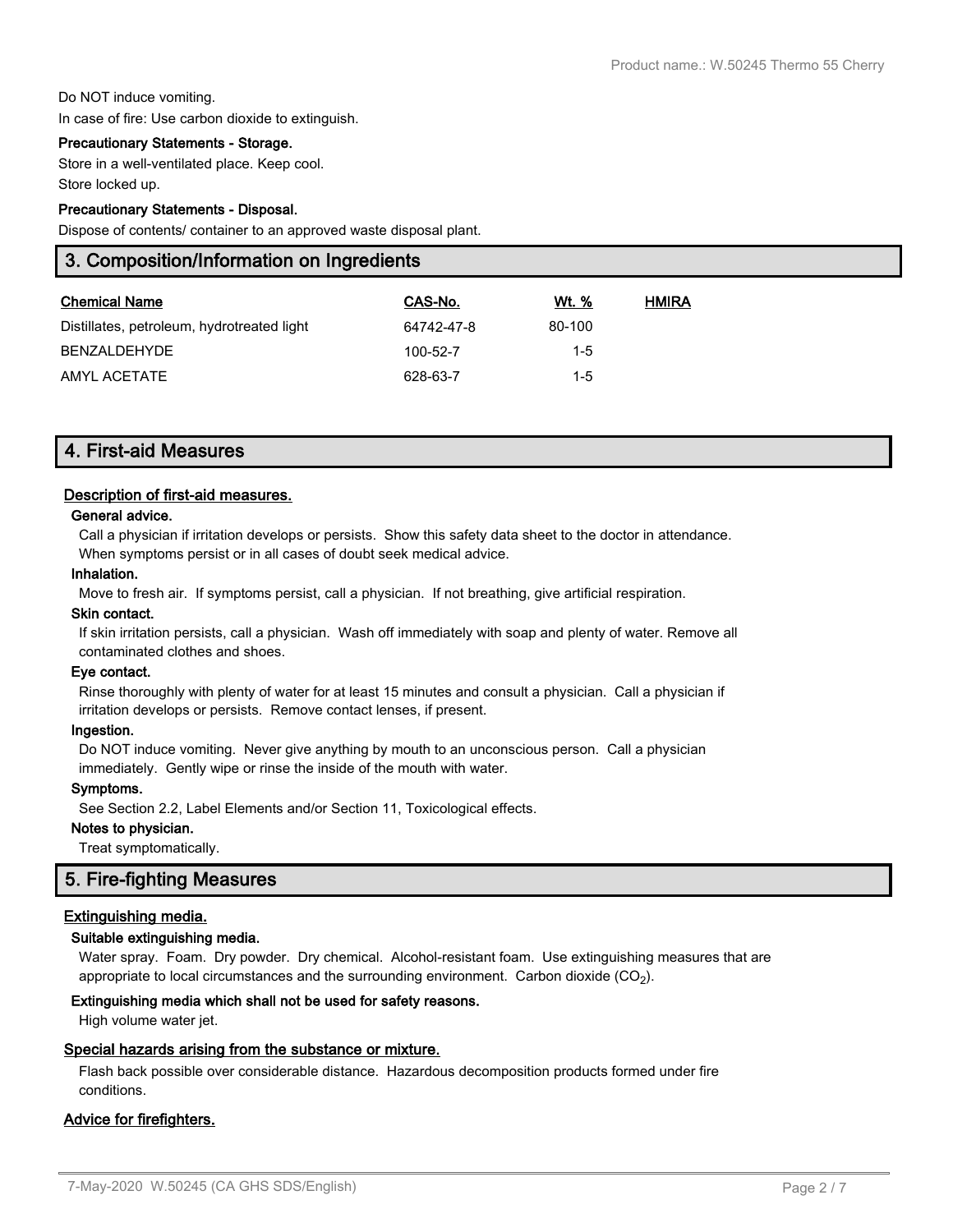As in any fire, wear self-contained breathing apparatus pressure-demand, MSHA/NIOSH (approved or equivalent) and full protective gear.

# **6. Accidental Release Measures**

#### **Personal precautions, protective equipment and emergency procedures.**

#### **Personal precautions.**

Avoid contact with skin, eyes and clothing. Ensure adequate ventilation, especially in confined areas. Do not breathe vapors or spray mist.

#### **Advice for emergency responders.**

Remove all sources of ignition. Use personal protection recommended in Section 8.

#### **Environmental precautions.**

Prevent further leakage or spillage if safe to do so. Do not allow material to contaminate ground water system. Prevent product from entering drains. See Section 12 for additional Ecological information.

#### **Methods and materials for containment and cleaning up.**

#### **Methods for Containment.**

Prevent further leakage or spillage if safe to do so. Pick up and transfer to properly labeled containers. Use personal protective equipment. Remove all sources of ignition.

#### **Methods for cleaning up.**

Use personal protective equipment as required.

#### **Reference to other sections.**

See section 8 for more information.

## **7. Handling and Storage**

#### **Conditions for safe storage, including any incompatibilities.**

#### **Advice on safe handling.**

Handle in accordance with good industrial hygiene and safety practice. Keep away from sources of ignition - No smoking.

#### **Hygiene measures.**

See section 7 for more information.

#### **Storage Conditions.**

Keep containers tightly closed in a cool, well-ventilated place. Store in original container.

# **8. Exposure Controls/Personal Protection**

| Ingredients with Occupational Exposure Limits                                                                                                    |                      |                       |                     |                         |  |  |
|--------------------------------------------------------------------------------------------------------------------------------------------------|----------------------|-----------------------|---------------------|-------------------------|--|--|
| <b>Chemical Name</b>                                                                                                                             | <b>ACGIH TLV-TWA</b> | <b>ACGIH-TLV STEL</b> | <b>OSHA PEL-TWA</b> | <b>OSHA PEL-CEILING</b> |  |  |
| <b>AMYL ACETATE</b>                                                                                                                              | 50 ppm               | $100$ ppm             | $100$ ppm           | N.E.                    |  |  |
| TLV = Threshold Limit Value TWA = Time Weighted Average PEL = Permissible Exposure Limit STEL = Short-Term Exposure Limit N.E. = Not Established |                      |                       |                     |                         |  |  |
| <b>Engineering Measures.</b>                                                                                                                     |                      |                       |                     |                         |  |  |
| Showers, eyewash stations, and ventilation systems.                                                                                              |                      |                       |                     |                         |  |  |
| Personal protective equipment.                                                                                                                   |                      |                       |                     |                         |  |  |
| Eye/Face Protection.                                                                                                                             |                      |                       |                     |                         |  |  |
| Safety glasses with side-shields.                                                                                                                |                      |                       |                     |                         |  |  |
| Skin and body protection.                                                                                                                        |                      |                       |                     |                         |  |  |
|                                                                                                                                                  |                      |                       |                     |                         |  |  |

Wear suitable protective clothing.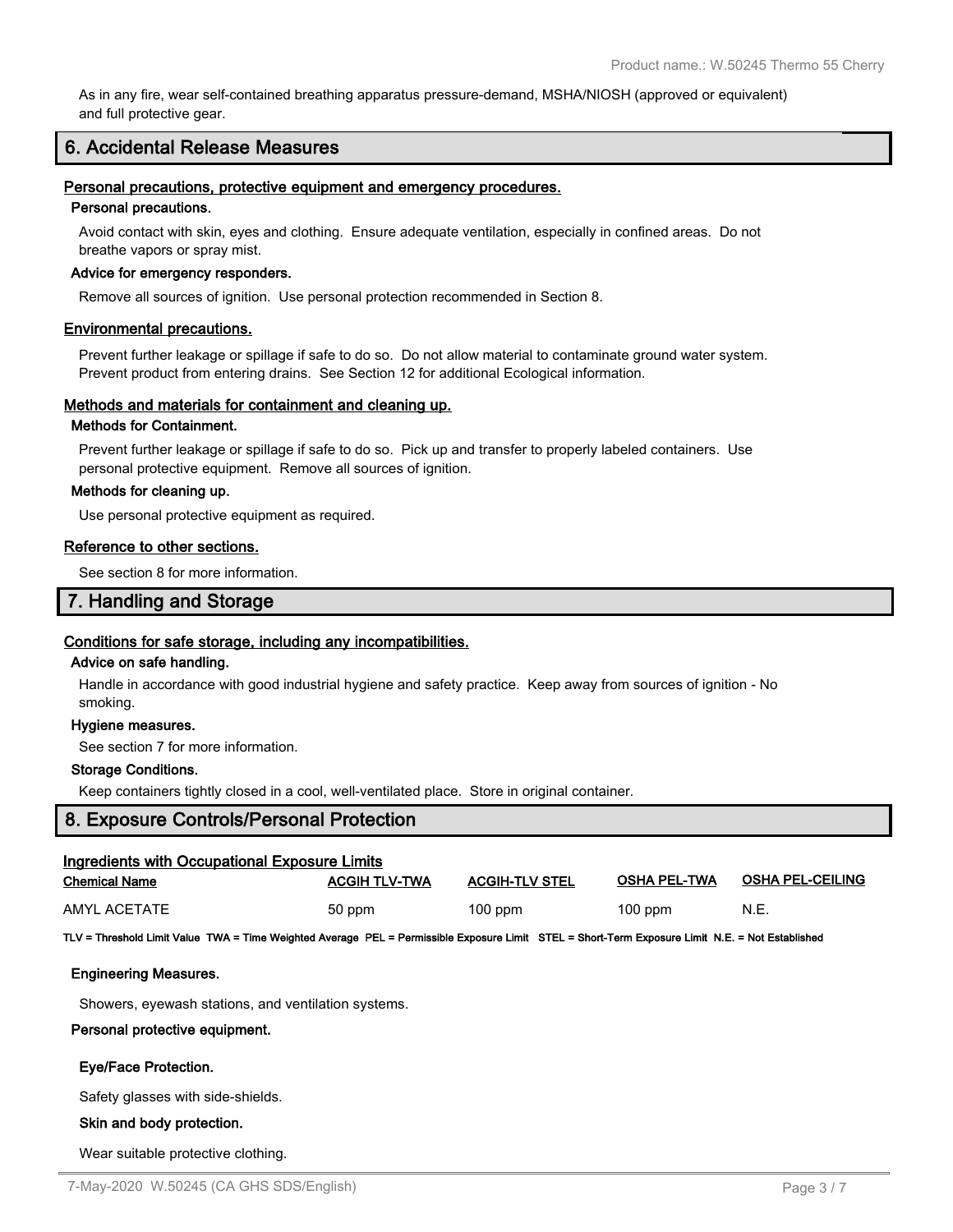#### **Respiratory protection.**

In case of insufficient ventilation wear suitable respiratory equipment.

# **9. Physical and chemical properties.**

#### **Information on basic physical and chemical properties.**

| <b>Physical state</b>                     | Liquid                   |
|-------------------------------------------|--------------------------|
| Appearance                                | Clear                    |
| Color                                     | Colorless                |
| Odor                                      | Cherry                   |
| <b>Odor Threshold</b>                     | No Information           |
| рH                                        | No Information           |
| Melting/freezing point., °C (°F)          | No Information           |
| Flash Point., °C (°F)                     | 68 (154.40)              |
| Boiling point/boiling range., °C (°F)     | 77 - 324 (170.6 - 615.2) |
| <b>Evaporation rate</b>                   | No Information           |
| <b>Explosive properties.</b>              | No Information           |
| Vapor pressure.                           | No Information           |
| Vapor density.                            | No Information           |
| Specific Gravity. (g/cm <sup>3</sup> )    | 0.790                    |
| Water solubility.                         | Insoluble in water       |
| Partition coefficient.                    | No Information           |
| Autoignition temperature., °C             | No Information           |
| Decomposition Temperature °C.             | No Information           |
| Viscosity, kinematic.                     | No Information           |
| Other information.                        |                          |
| Volatile organic compounds (VOC) content. | .? Ib/gal                |
| Density, Ib/gal                           | No Information           |

# **10. Stability and Reactivity**

# **Reactivity.**

Stable under normal conditions.

#### **Chemical stability.**

Stable under recommended storage conditions.

#### **Possibility of hazardous reactions.**

None known based on information supplied.

#### **Conditions to Avoid.**

Strong oxidizing agents.

#### **Incompatible Materials.**

None known based on information supplied.

# **Hazardous Decomposition Products.**

Carbon dioxide (CO<sub>2</sub>), carbon monoxide (CO), oxides of nitrogen (NO<sub>x</sub>), dense black smoke.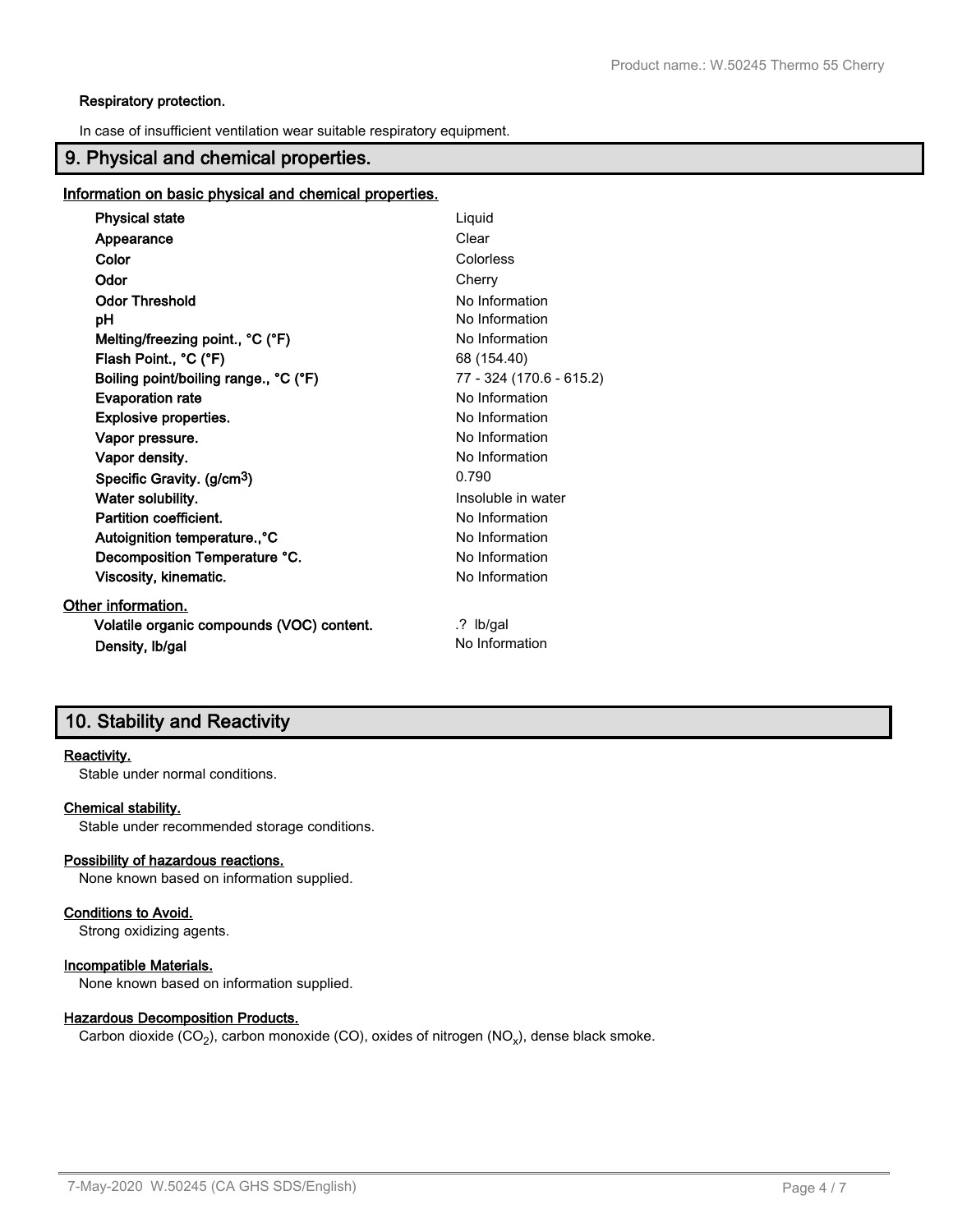# **11. Toxicological Information**

#### **Information on toxicological effects.**

# **Acute toxicity.**

#### **Product Information**

No Information

#### **The following values are calculated based on chapter 3.1 of the GHS document.**

**ATEmix (oral)** 32,322.1 mg/kg **ATEmix (dermal)** 31,271.4 mg/kg

#### **Component Information.**

| CAS-No.  | <b>Chemical Name</b> | LD50 Oral      | LD50 Dermal | <b>LC50 Inhalation</b> |
|----------|----------------------|----------------|-------------|------------------------|
| 100-52-7 | BENZALDEHYDE         | 1292 mg/kg Rat | >1250 mg/kg | - N.I.                 |
|          |                      |                | Rabbit      |                        |
| 628-63-7 | AMYL ACETATE         | 6500 mg/kg Rat | N.I.        | N.I.                   |

N.I. = No Information

**Skin corrosion/irritation.**

SKIN IRRITANT.

#### **Eye damage/irritation.**

No Information

#### **Respiratory or skin sensitization.**

No Information

#### **Ingestion.**

No Information

#### **Germ cell mutagenicity.**

No Information

# **Carcinogenicity.**

No Information

#### **Reproductive toxicity.**

No Information

#### **Specific target organ systemic toxicity (single exposure).**

No Information

#### **Specific target organ systemic toxicity (repeated exposure).**

No Information

# **Aspiration hazard.**

Aspiration hazard if swallowed - can enter lungs and cause damage.

# **Primary Route(s) of Entry**

No Information

# **12. Ecological Information**

#### **Toxicity.**

0.00% of the mixture consists of ingredient(s) of unknown aquatic toxicity

# **Ecotoxicity effects.**

| <b>Chemical Name</b>                                        | Toxicity to algae | Toxicity to fish                                                                                                               | Toxicity to daphnia and other<br>aquatic invertebrates |
|-------------------------------------------------------------|-------------------|--------------------------------------------------------------------------------------------------------------------------------|--------------------------------------------------------|
| Distillates, petroleum,<br>hydrotreated light<br>64742-47-8 | -                 | LC50 96 h Pimephales promelas<br>45 mg/L, LC50 96 h Lepomis<br>macrochirus 2.2 mg/L, LC50 96 h<br>Oncorhynchus mykiss 2.4 mg/L |                                                        |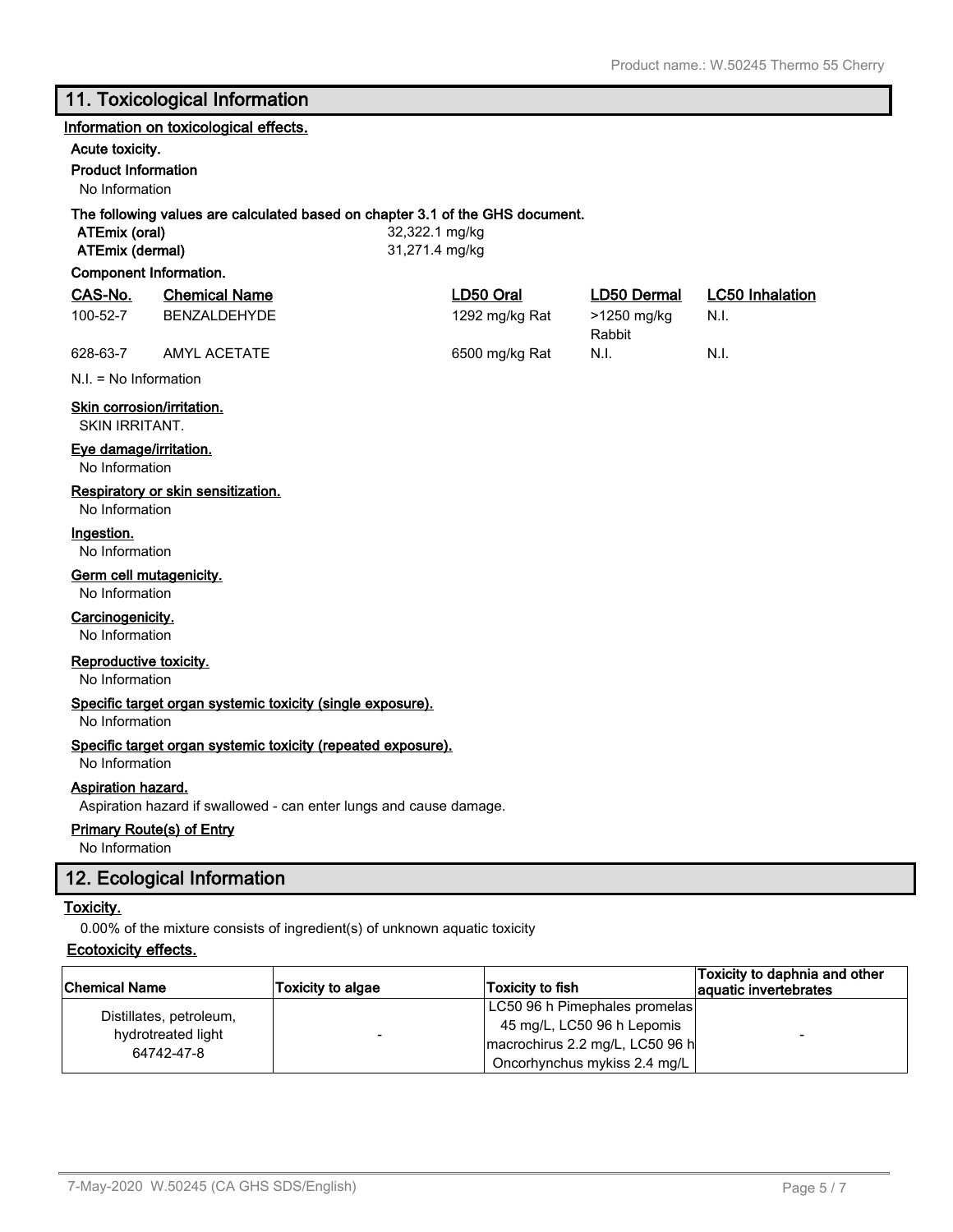|                     | LC50 96 h Oncorhynchus mykiss |  |
|---------------------|-------------------------------|--|
|                     | 10.6 - 11.8 mg/L, LC50 96 h   |  |
|                     | Oncorhynchus mykiss 12.69 mg/ |  |
| <b>BENZALDEHYDE</b> | L, LC50 96 h Lepomis          |  |
| 100-52-7            | macrochirus 0.8 - 1.44 mg/L,  |  |
|                     | LC50 96 h Pimephales promelas |  |
|                     | 6.8 - 8.53 mg/L, LC50 96 h    |  |
|                     | Lepomis macrochirus 7.5 mg/L  |  |
| AMYL ACETATE        | LC50 96 h Lepomis macrochirus |  |
| 628-63-7            | 650 mg/L                      |  |

### **Persistence and degradability.**

No data are available on the product itself.

#### **Bioaccumulative potential.**

Discharge into the environment must be avoided.

| CAS-No.  | <b>Chemical Name</b> | log POW |
|----------|----------------------|---------|
| 100-52-7 | BENZALDEHYDE         | 1.48    |

# **Mobility in soil.**

No information

#### **Other adverse effects.**

No information

# **13. Disposal Considerations**

# **Waste Disposal Guidance.**

Disposal should be in accordance with applicable regional, national and local laws and regulations.

| 14. Transport Information |                |  |  |
|---------------------------|----------------|--|--|
| <u>DOT</u>                | No Information |  |  |
| <b>IMDG</b>               | No Information |  |  |
| <b>IATA</b>               | No Information |  |  |

# **15. Regulatory Information**

# **International Inventories:**

| TSCA                 | Complies |
|----------------------|----------|
| DSL                  | Complies |
| <b>DSL/NDSL</b>      | Complies |
| <b>EINECS/ELINCS</b> |          |
| <b>ENCS</b>          |          |
| <b>IECSC</b>         | Complies |
| KECI                 | Complies |
| <b>PICCS</b>         | Complies |
| AICS                 | Complies |
| <b>NZIoC</b>         | Complies |
| TCSI                 |          |
|                      |          |